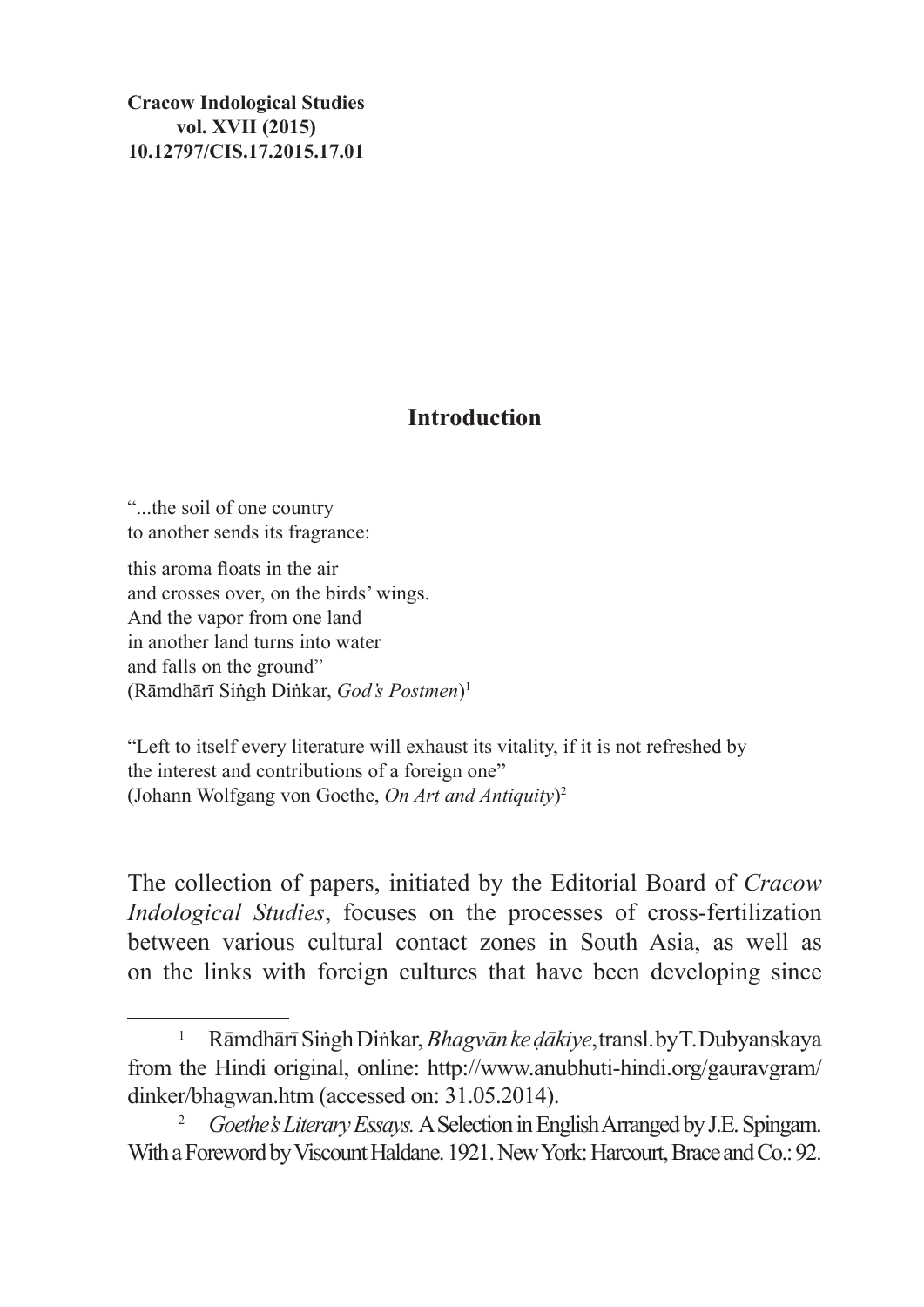the pre-modern period and till date. India and its neighbouring countries have often been seen, especially by independent and distanced observers, as a vast yet tightly interconnected area where ongoing exchange of myths, themes, ideas and stories has created a common cultural "cloud" reaching out to various communities and ethnic groups far beyond the borders of South Asia itself. If South Asian connections with distant parts of the world do not always appear extensive during the so-called "classical" period, cross-fertilization between particular regions within South Asia was a major factor in its synchronized cultural development: the cardinal role of religious and epic traditions all over the Indian Subcontinent, the existence of dense and vibrant nets of intellectual exchange, the growth and distribution of Buddhism and Jainism, the interconnections between Sanskrit and Tamil poetical traditions, are just a few examples of this major trend.

The advance of medieval empires, such as the Delhi Sultanate and the Mughal Empire, obviously intensified foreign influences, first of all from the Islamicate cultures, but also brought the local cultural exchange, if not cultural bonding, to a new level. In pre-modern and modern times, when the number of political players on the grounds of South Asia increased dramatically, it was the East India Company that became the dominant power. With the advance of time, its cultural agencies could find support through freshly-created opportunities and progressive technologies, starting from the opening-up of new ways and directions of traveling, the development of printing devices, the creation of a new environment for education and intellectual exchange, the facilitation of the press, etc. The Indian Subcontinent of the pre- and modern periods, as well as South Asian countries after Independence, can only be seen in the context of this deep churning and the dramatic changes in the cultural equation of this region which started happening about three centuries ago. The richness, inventiveness and innovativeness of literary works created in various South Asian languages (including those in English) suggests that none of the literary cultures in question have actually ever been, to use Goethe's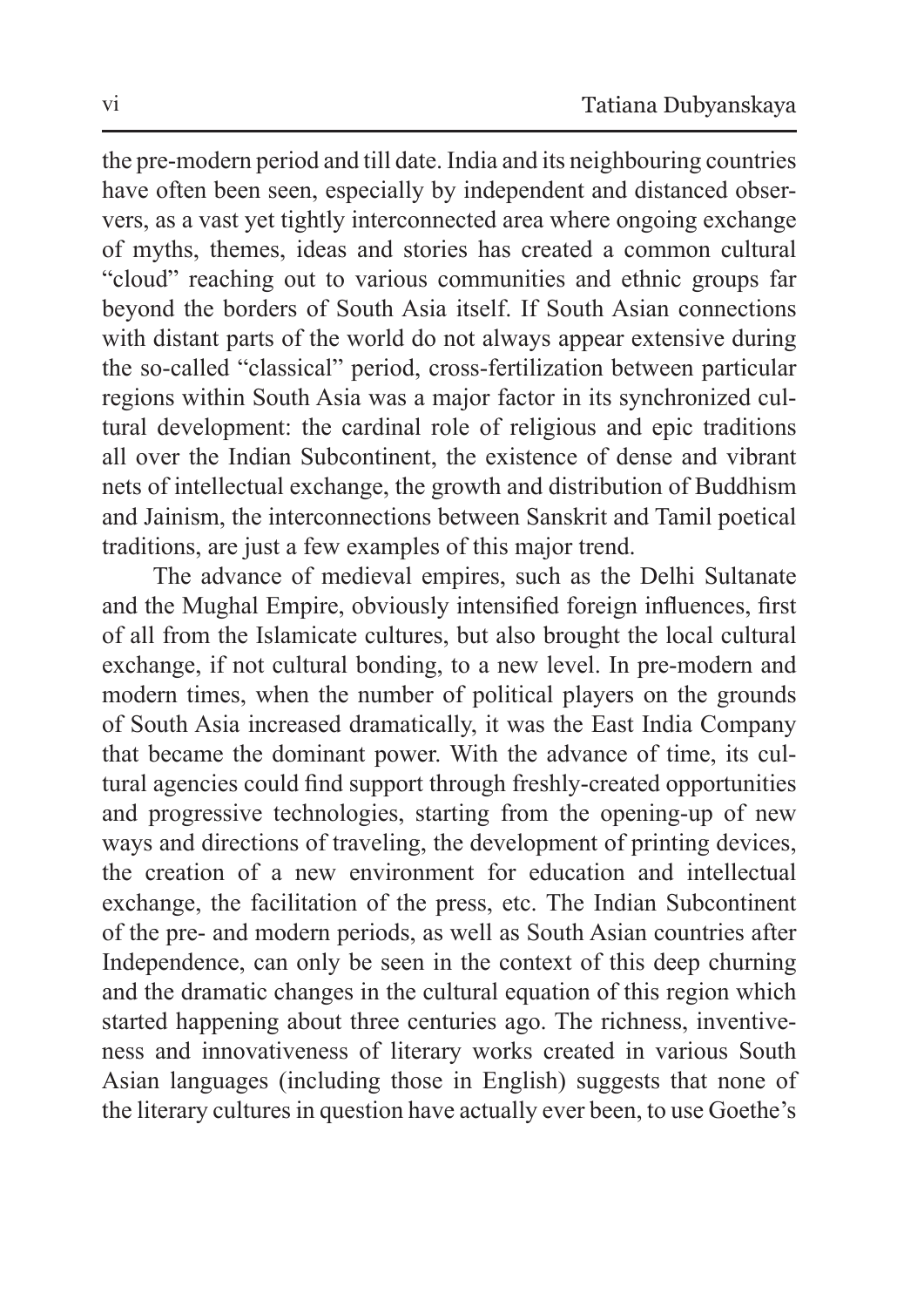expression, "left to itself", but they were constantly "refreshed" by intensive inter-regional and foreign contacts.

The current volume is the result of joint efforts of an international team of 14 authors—from Poland, India, Italy, Germany, Switzerland, Finland and Latvia who have contributed to the research on the multicultural nature of South Asian, in particular Indian literature. Although the papers invited for this volume followed only very general thematic suggestions from the editors, the outcome reveals notable convergence of topics and approaches in many contributions. All the participants stress the fundamental openness of Indian culture and its ability to find inspirations from most incredible sources. The articles brought together in this volume provide a detailed and deep con/textual analysis of particular cases from literary and cultural history—migration of stories, manuscripts, books, and authors, exchanges of themes and techniques, various adaptations and re-creations of both Indian and foreign texts.

This volume could not do true justice to all major cultural regions of India: it so happened that, with a few exceptions, the papers mainly discuss the texts stemming from or somehow connected with the Northern or Eastern parts of the Indian Subcontinent—Delhi and Calcutta, Punjab, West Bengal, Himachal Pradesh and Uttarakhand. The source materials are largely (but not only) in early and modern Hindi, Bengali and English. Among a few entirely unintended confluences that became evident once the volume started taking its shape are a special cultural role of the Himalayas and Bengal and very productive albeit at times unexpected literary links between India and Russia, delineated in four papers.

The whole collection is divided into two parts, titled, in a rather straightforward and self-explanatory way, "The Home" and "...and the World"; inside each part, the papers are arranged according to a chronological principle.

The opening article of the "Home" section looks into the narratives of two cities—the archetypal foundation myth behind Ayodhyā and a 16th-century narrative about the origins of Bengaluru. With the emphasis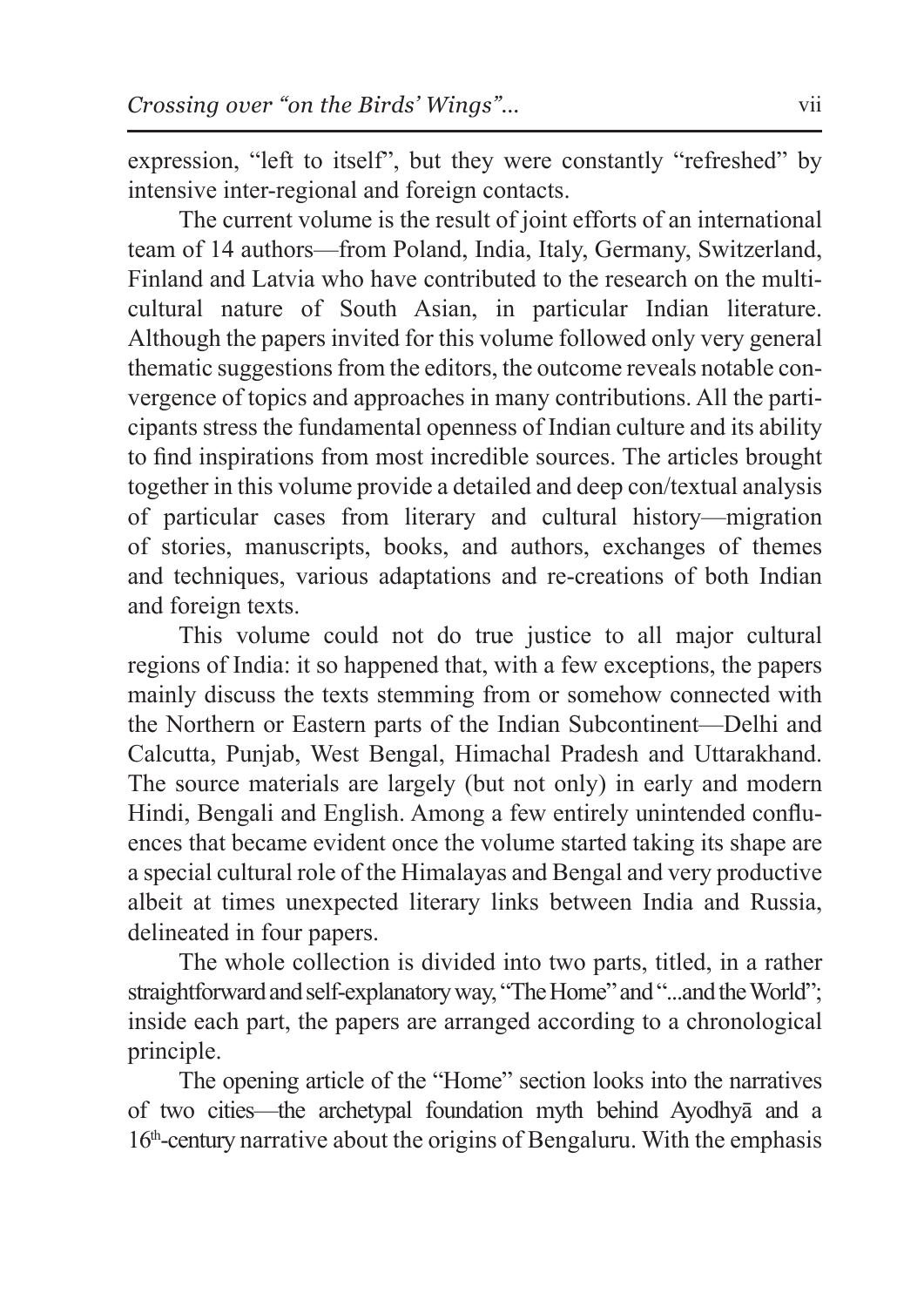on the travelling myths and floating narrative templates within the Indian cultural space, Giorgio Milanetti's "Between Enduring Urban Models and Shifting Cultural Trajectories..." perfectly sets the tone for the whole volume. It points out that the foundation myth behind the ancient Ayodhyā mirrors the establishment of an urban civilization based on the advent of plough agriculture; the fact that the myths about the emergence of Bengaluru in the early-modern period similarly stresses the role of plough, establishes this city's affiliation to the "Ayodhyā archetype". Thus, the paper investigates the processes by which narrations on cities evolve. The author maintains, that any narrative holds vital relations with the values and the practices that structure society. Narrations and stories—not exactly historical sources in a strict sense—are, in his words, a "treasure trove of information", as they represent the values and practices of the human society (Milanetti: 24). The process of deciphering these hidden messages may lead to a better understanding of the nature of narration and its creative dynamics.

In his article "The Reliable Poem. A  $17<sup>th</sup>$ -century Hindi Poet in His Words", Piotr Borek discusses the life of a famous Braj-bhasa poet Bhushan, the author of *Śivarājabhūṣaṇa*, a *rītigranth* most probably committed by the emerging Maratha ruler Shivaji. Although many literary histories of Hindi give details about the life of the poet, including the bits and pieces of information drawn from a Maratha chronicle (*bakhar*), it is *Śivarājabhūṣaṇa* that appears to be the only text providing consistent data on Bhushan's life and creativity. Adjusting to the political situation, Bhushan made a decision to connect himself to a different cultural region of India, leaving Braj for the culturally alien North-Western parts of Deccan, providing, thus, an example of a rare cultural volatility among the *rīti* poets.

The next paper, "Wandering Writers in the Himalaya: Contesting Narratives and Renunciation in Hindi Literature", speaks about, for the first time in this volume, one of the richest and most enigmatic regions in the North of India, a culturally fertile soil that has been igniting story-telling for hundreds, if not thousands of years. Nicola Pozza shows how the landscape and cultural ambience of Himachal Pradesh and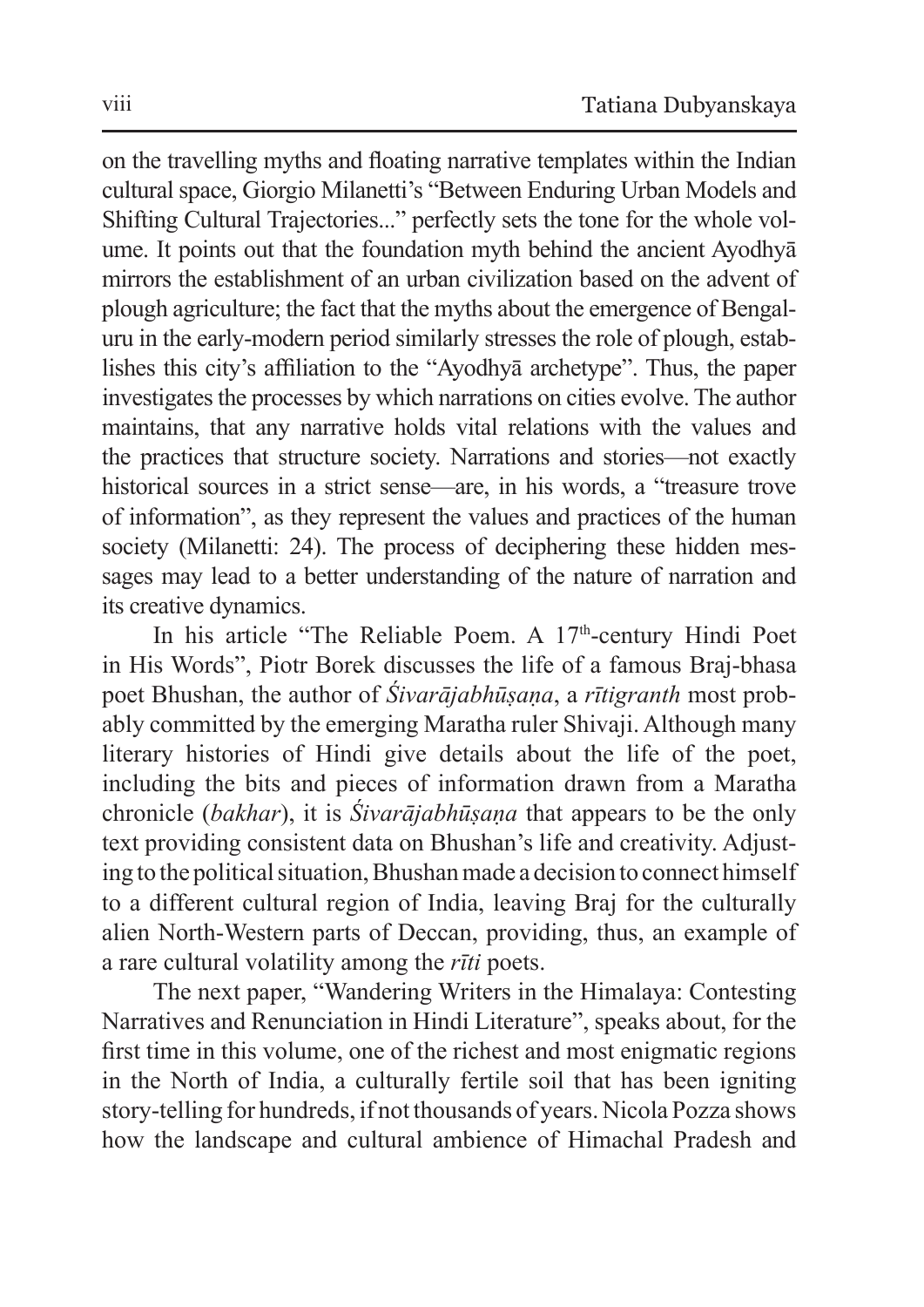Uttarakhand—places often associated with spirituality and renunciation inspired a number of prominent Hindi littérateurs of the post-Independence India. Taking his examples from the stories by Agyeya, Mohan Rakesh, Nirmal Verma and Krishna Sobti, the author argues that specific ethnographic details and somewhat exotic traditions of the hill stations rarely remain in the center of writers' attention, as the Himalayan setting is mainly used as a "narrative device to explore and contest the relationship between the mountain world and the intrusive presence of the external world" (Pozza: 80). The "wandering" characters, often socially disengaged and lost, are preoccupied with their own quest for spiritual liberation and finding the meaning of life.

The marginality and non-mainstream contributions to literature are one of the central concerns in the article by Monika Browarczyk, titled "*From the Other One to the Only One*. Prabha Khaitan and Her Autobiography". It explores an autobiographic text by Prabha Khaitan, a female Dalit writer, whose extraordinary life was full of social and personal challenges. Looking at the specific cultural situation of the protagonist (who was born in a Marwari-speaking family in Calcutta, studied in English, but chose Hindi as her tool of expression), the article suggests a cross-regional role of the text in question and discusses the autobiography in the context of gender and cast-related struggles, especially applying the imagery of archetypal female divinity—Sati and Shakti. The author stresses the emerging role of female autobiographies in India, arguing that the increasing importance of this particular kind of self-narrative is linked directly "to the rise and growing visibility (…) of the Hindi Dalit autobiographies in the 1990s" (Browarczyk: 91).

The second and most voluminous part of this collection explores literary connections between India and the world. It opens with the article by Gautam Chakrabarti "'Pure and Mixed' in East India: Gerasim Lebedev's Intercultural Enthusiasms" that looks into the contributions of a Russian musician, scholar and theatre-enthusiast Gerasim Lebedev in the late 18th-century Calcutta. Rather 'cosmopolitan' from his socio-cultural background, he made his personal and literary journeys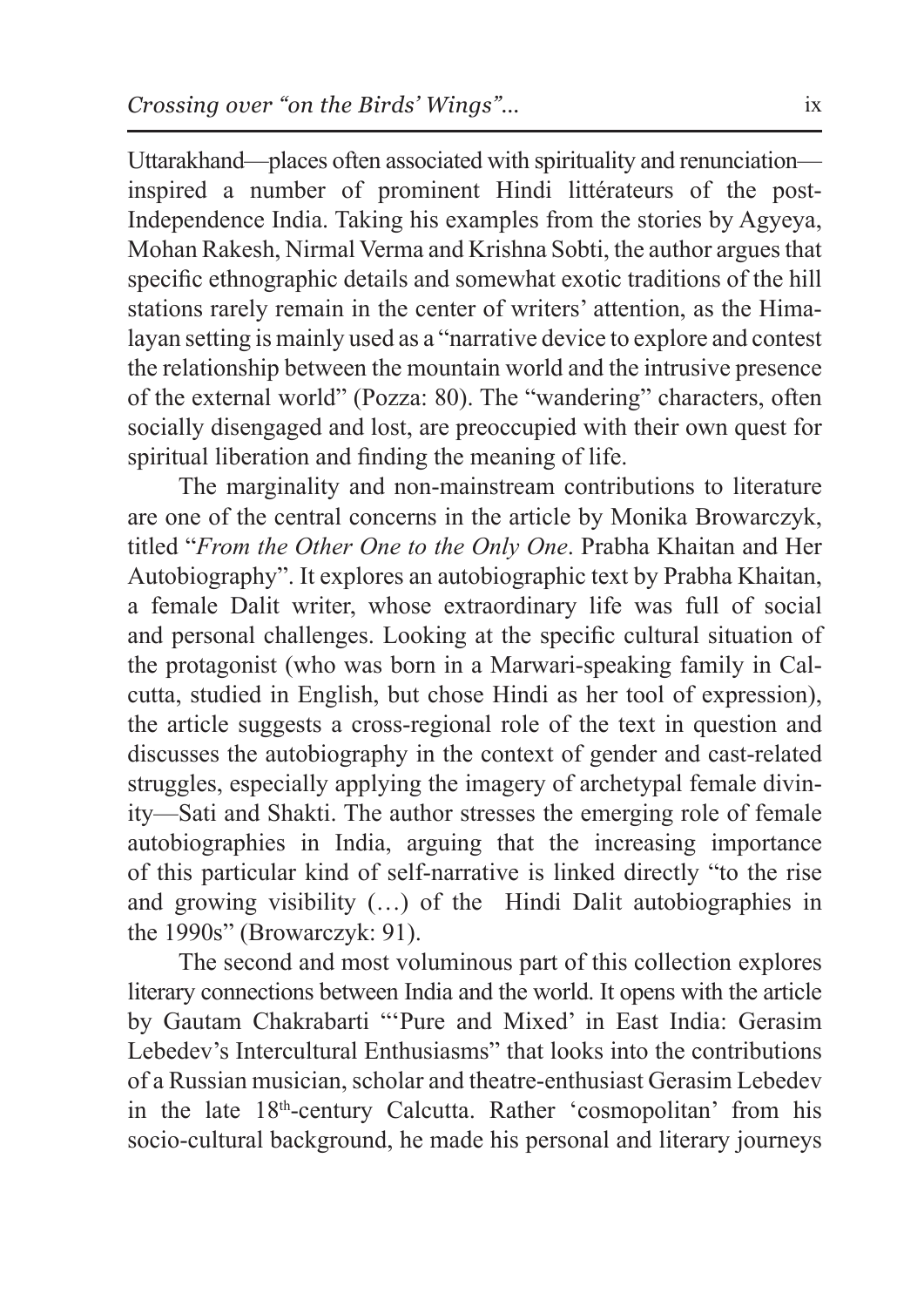in a linguistic-cultural domain totally alien to him. Lebedev's unique effort in establishing Bengali theatre is often considered to be one of the pathbreaking cultural enterprises of early-colonial times.

In her essay "Travelling Tales: Some Stories From the Middle Himalayas", Namita Gokhale presents a spectacular example of stories making a journey through time and space. We learn about a fascinating collection of fairytales from Kumaon and Garhwal, recorded in the late 19th century by a Russian indologist Minayev during one of his expeditions. Soon enough, the stories from the Himalayas were published in the Russian translation. Regretfully, their original versions could not be found among the field notes made by Minayev. And yet, these texts have made an impressive comeback to India, having been recently translated from Russian into English. Two of the fairytales from Minayev's collection *Clever Wives and Happy Idiots. Folktales from the Kumaon Himalayas* (New Delhi: Yatra Books 2015) are published together with this essay.

The paper "AHundred Years of Tagore inFinland", authored by Klaus Karttunen, leads us further ahead on the chronological scale. The history of Tagore's works in Finland is rich and imposing: the first translations were available for the Finnish readers as early as in 1913. Listing all existing publications until the very recent ones, of Tagore's poetry, plays, novels, the author reveals an imposing panorama of Finland's engagement with the Indian Nobel-prize laureate. The paper ends with a review of Tagore's poem "Apaghat" (1929) commenting upon the Finnish Winter War.

Donatella Dolcini's "Premchand's Encounter with Tolstoy" discusses an example of cultural ties between India and Russia in the early  $20<sup>th</sup>$  century. She goes into the details of Premchand's literary interaction with Tolstoy, that started with the Hindi author's review of *Anna Karenina* and culminated in Premchand's recreation of Tolstoy's short stories written for children and peasants in Yasnaya Polyana. The article looks at this experiment of literary transition as an effort to re/indianize those short stories which Tolstoy himself said to be of Indian origin.

The name of the great Hindi littérateur Agyeya (Ajñeya) once again comes into focus inthevolume, this time inconnection with his aesthetic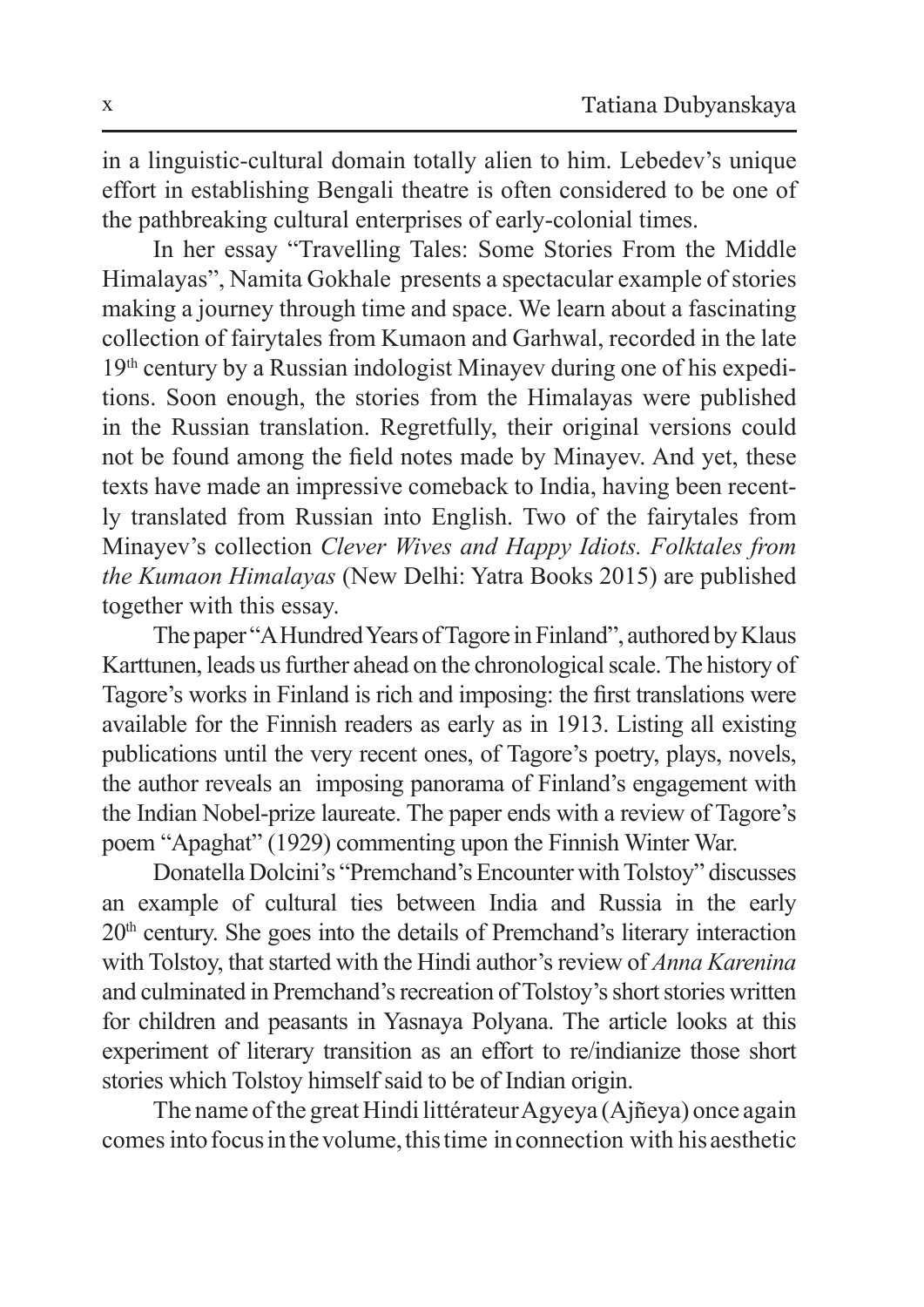theory. Teresa Miążek poses the cardinal question—'...kahāniyā͂ ākhir bantī kaise haĩ?!' ('...how, after all, do stories originate?!')"—already in the extended title of her paper, "TheClash Between Indian and Western Literary Tradition in Ajñeya's Short Stories". One of the most prominent theoreticians among Hindi writers, Agyeya formulated in clear terms the concept of the so-called new story movement (*naī kahānī*) in Hindi literature; several of his stories were written largely with the purpose of exemplifying the principles of his literary work, given that personal experience was considered by him to be one of the most important sources of a writer's creativity. Agyeya's texts analyzed in this article provide a testimony to his modernist attitude towards Indian literary traditions and reflect his deep interest in Western aesthetics.

Tatiana Dubyanskaya's article yelds yet another example of creative exchange between Indian and Russian writers. "Ivan Denisovitch of Delhi—an Indian Story of Survival?" investigates the roots of Uday Prakash's interest in the famous hero of Alexander Solzhenitsyn's novella. The modern Hindi writer brings to life an Indian "double" of Ivan Denisovich, suggesting an equation between the everyday existence of a destitute Delhiite and that of a prisoner of the Gulag. Pointing out the circumstances and certain personal features of the Indian protagonist, the author finds it possible to discern, in Uday Prakash's stories, a revival of a classical "little man" figure, originating from the 19<sup>th</sup>-century Russian prose.

The "English" subsection of the present volume opens with a panoramic review of four major novels of the 20<sup>th</sup>-century. Lucio De Capitani in his article "Weaving Cross-cultural Narratives: Hybrid Forms and Historico-political Discourse of the Anglophone Indian Novel" examines the principal texts that contributed to the development of a heterogeneous literary space—Raja Rao's *Kanthapura*, Salman Rushdie's *Midnight's Children*, Anita Desai's *In Custody* and Amitav Ghosh's *The Hungry Tide*. While emphasizing divergences between the four authors, the paper investigates how these key-texts, in their own way, generate strong cross-cultural messages, at the same time managing to keep a delicate balance "between English and vernacular languages,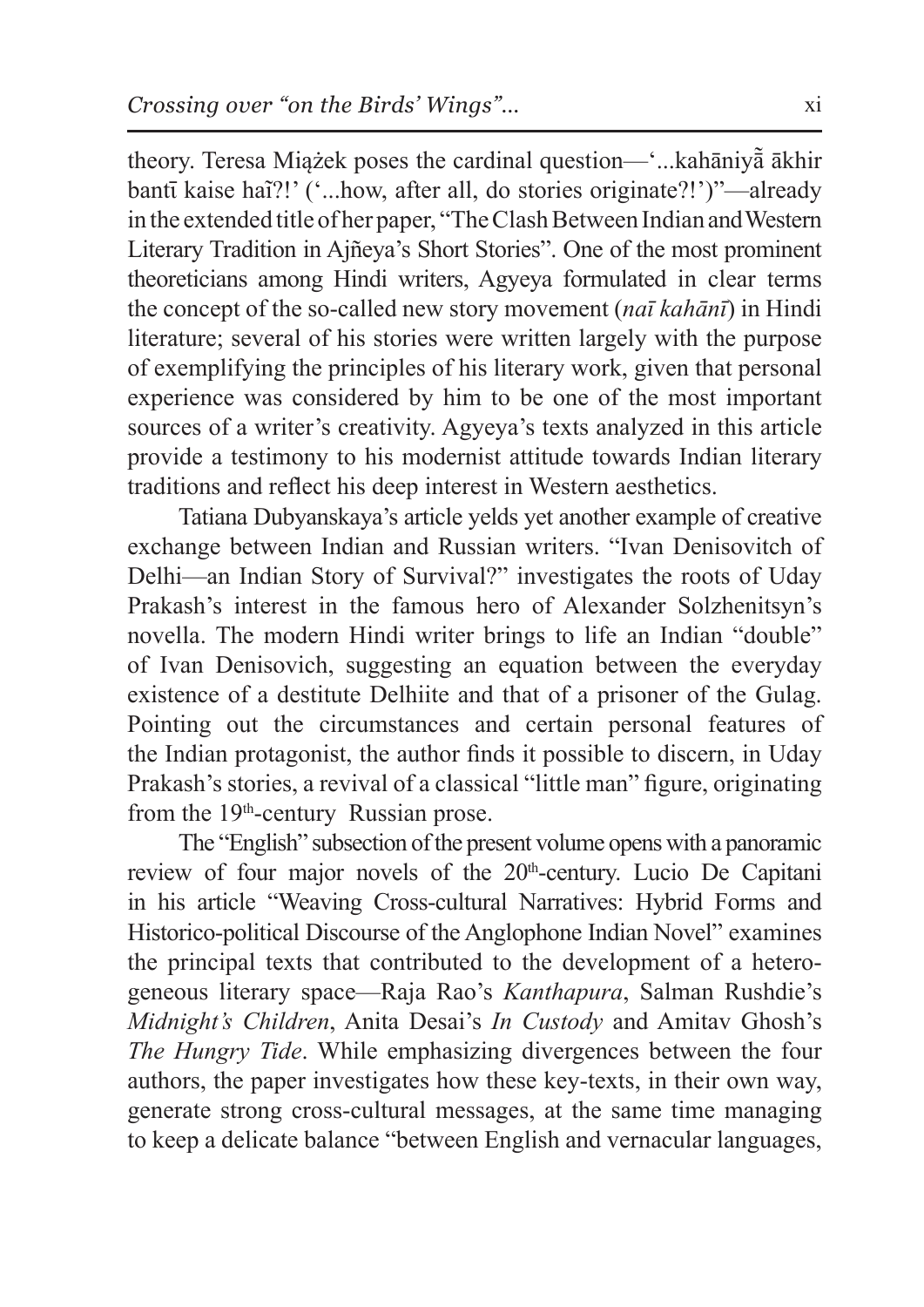between a global and local understanding of reality, between Indian and non-Indian esthetical possibilities" (De Capitani: 246).

Carlotta Beretta deliberates upon the role of ancestral culture in the writings by Amitav Ghosh. Her article "A Genealogy of the *Ibis Trilogy*: Nationalism and Cosmopolitanism in Bengali Culture" explores "tho author's" increasing attentions towards the local components, marking his departure from "subaltern cosmopolitanism". The author examines how nationalism and cosmopolitanism were dealt with by Bankimchandra Chatterjee, Rabindranath Tagore and Satyajit Ray, landmark figures of the Bengali world. She argues that Ghosh's relationship with his cultural heritage occupies the central place in his philosophy: Bengal, representing "a domestic and homely sphere", remains the anchor that does not allow one "to reject India in favour of a worldly or diasporic citizenship" (Beretta: 266).

Ira Sarma investigates two famous interconnected images of Partition: the *Train to Pakistan* by Khushwant Singh and a collection of photographic documents made at the time of Partition by an American photographer, Margaret Bourke-White. As we learn from the article ("...Clash of Narratives or Postmemory Project?"), the two narratives were brought together in 2006, in a golden jubilee edition of the novel, edited by Pramod Kapoor. Contrary to the common perception, this book—the author argues—presents rather conflicting than mutuallysupporting versions of the events. By connecting different points of view and adding his own comments, the editor engages himself into a personal postmemory project, "an exercise in remembering and admonishing", thus suggesting a way for the second generation to deal with the past experience and prevent "a recurrence of this tragic chapter" in Indian history (Pramod Kapoor, cited in Sarma: 289).

The closing article of this collection is the only contribution that looks at modern poetical texts. A meditative and thought-provoking essay by Toms Ķencis is based on certain subjective associations between two littérateurs, who, at first glance, make a rather unlikely match—Martin Heidegger (1889–1976) and Sudeep Sen (born 1964). At times drawing upon allusions, "Heidegger on Poetry: What